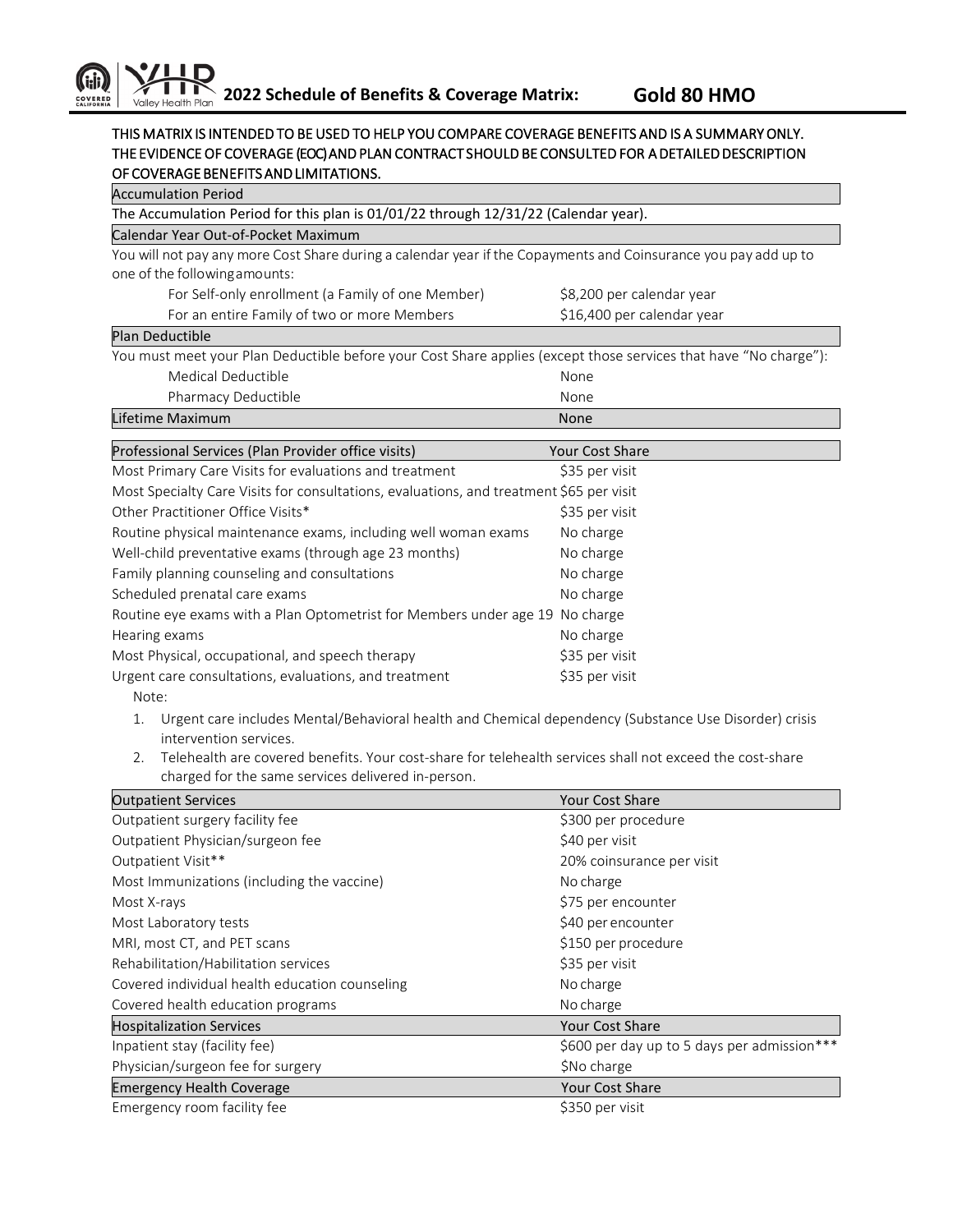**2022 Schedule of Benefits & Coverage Matrix: Gold 80 HMO** Valley Health Plan

Emergency room physician fee No charge No charge

COVERED

Note: Emergency room fees do not apply if admitted directly to the hospital as an inpatient for Covered Services.

|                                                                        | <b>Ambulance Services</b>                    | <b>Your Cost Share</b>                     |
|------------------------------------------------------------------------|----------------------------------------------|--------------------------------------------|
|                                                                        | Ambulance Services                           | \$250 per trip                             |
|                                                                        | <b>Prescription Drug Coverage</b>            | Your Cost Share                            |
| Covered outpatient items in accord with our drug formulary guidelines: |                                              |                                            |
| Tier 1                                                                 | At a Plan Pharmacy or our mail order service | \$15 for up to a 30-day supply             |
|                                                                        |                                              |                                            |
| Tier 2                                                                 | At a Plan Pharmacy or our mail order service | \$55 for up to a 30-day supply             |
|                                                                        |                                              |                                            |
| Tier 3                                                                 | At a Plan Pharmacy or our mail order service | \$80 for up to a 30-day supply             |
|                                                                        |                                              |                                            |
| Tier 4                                                                 | Items at a Plan Pharmacy                     | 20% coinsurance for up to \$250 per script |
|                                                                        |                                              | for up to a 30-day supply                  |

| Categories                                                                                                                                                                                                                                                                                                                                                                                         |  |
|----------------------------------------------------------------------------------------------------------------------------------------------------------------------------------------------------------------------------------------------------------------------------------------------------------------------------------------------------------------------------------------------------|--|
| • Most generic drugs and                                                                                                                                                                                                                                                                                                                                                                           |  |
| • Low cost preferred brands                                                                                                                                                                                                                                                                                                                                                                        |  |
| •Non-preferred generic drugs;                                                                                                                                                                                                                                                                                                                                                                      |  |
| • Preferred brand name drugs; and                                                                                                                                                                                                                                                                                                                                                                  |  |
| • Any other drugs recommended by plan's pharmaceutical, and therapeutics (P&T) committee based on<br>drug safety, efficacy and cost.                                                                                                                                                                                                                                                               |  |
| . Non-preferred brand name drugs or;                                                                                                                                                                                                                                                                                                                                                               |  |
| •Drugs that are recommended by P&T committee based on drug safety, efficacy and cost or;                                                                                                                                                                                                                                                                                                           |  |
| •Generally have a preferred and often less costly therapeutic alternative at a lower tier.                                                                                                                                                                                                                                                                                                         |  |
| • Drugs that are biologics and drugs that the Food and Drug Administration (FDA) or drug manufacturer<br>requires to be distributed through to specialty pharmacies;<br>• Drugs that requires the enrollee to have special training or, clinical monitoring;<br>• Drugs that cost the health plan (net of rebates) more than six hundred dollars (\$600) net of rebates for a<br>one-month supply. |  |
|                                                                                                                                                                                                                                                                                                                                                                                                    |  |

Note: Member's cost-sharing will be the lower of the pharmacy's retail price for a prescription drug or the applicable cost-sharing amount for the drug and such expenditures will accrue to the deductible and out-ofpocket maximum limit.

| Mental/Behavioral Health (MH) Services       | <b>Your Cost Share</b>                      |
|----------------------------------------------|---------------------------------------------|
| Inpatient:                                   |                                             |
| MH psychiatric hospitalization fee           | \$600 per day up to 5 days per admission*** |
| MH psychiatric physician/surgeon fee         | No charge                                   |
| MH psychiatric observation                   | Included in psychiatric hospitalization fee |
| MH psychological testing                     | Included in psychiatric hospitalization fee |
| MH individual and group treatment            | Included in psychiatric hospitalization fee |
| MH individual and group evaluation           | Included in psychiatric hospitalization fee |
| MH crisis residential program                | \$600 per day up to 5 days per admission*** |
| Outpatient:                                  |                                             |
| MH office visits                             | \$35 per visit                              |
| MH monitoring of drug therapy                | \$35 per visit                              |
| MH individual and group treatment            | \$35 per visit                              |
| MH individual and group evaluation           | \$35 per visit                              |
| <b>Outpatient, Other Items and Services:</b> |                                             |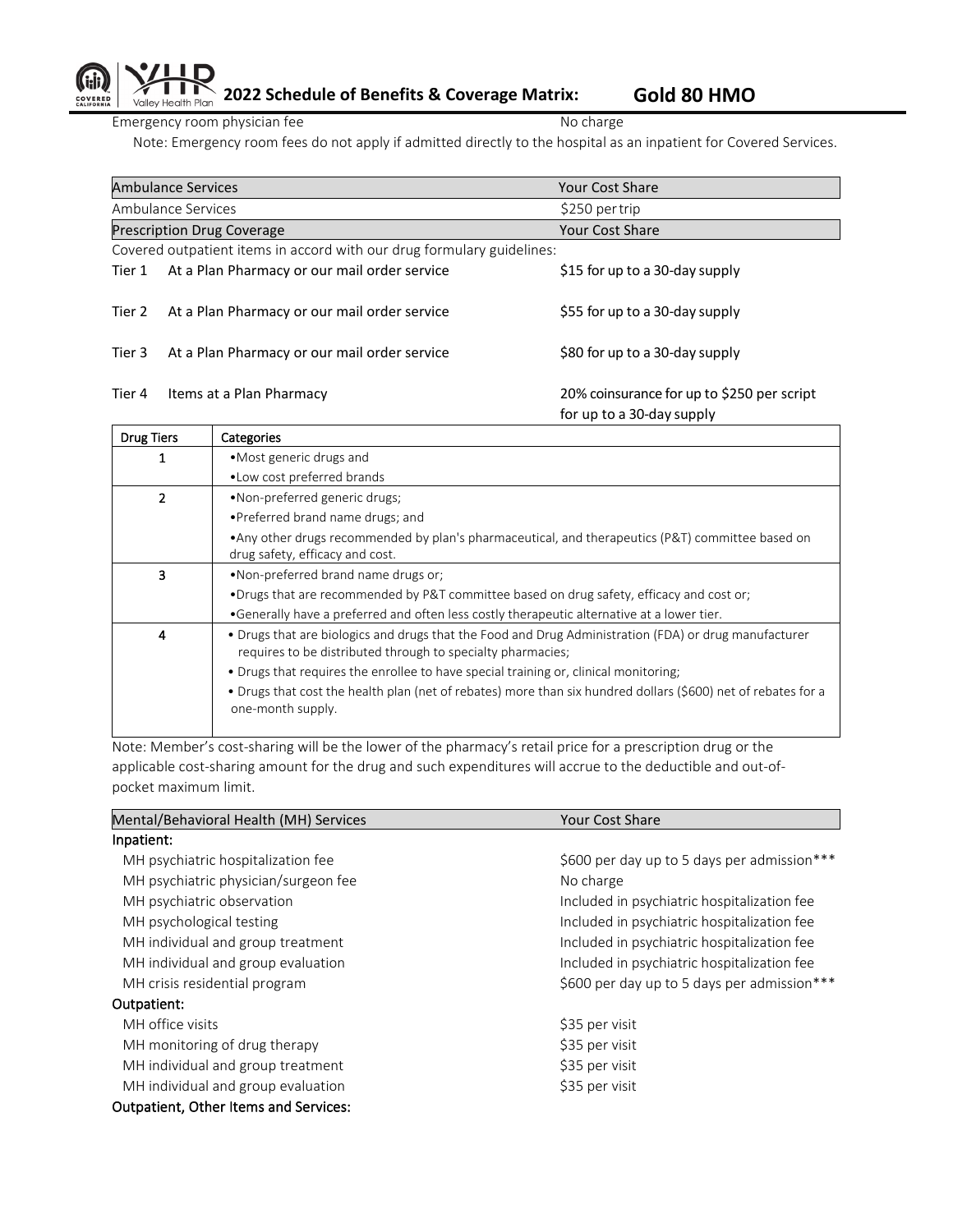

**2022 Schedule of Benefits & Coverage Matrix:** Gold 80 HMO

| Applied behavior analysis and behavioral health treatment                                                      | \$35 per visit |
|----------------------------------------------------------------------------------------------------------------|----------------|
| MH multidisciplinary treatment in an intensive outpatient                                                      |                |
| psychiatric treatment program                                                                                  | \$35 per visit |
| Neuropsychological testing                                                                                     | \$35 per visit |
| MH partial hospitalization                                                                                     | \$35 per visit |
| MH psychological testing                                                                                       | \$35 per visit |
| Note: Telehealth are covered benefits. Your cost-share for telehealth services shall not exceed the cost-share |                |

charged for the same services delivered in-person.

| Chemical Dependency (Substance Use Disorder) Services                                                          | <b>Your Cost Share</b>                      |
|----------------------------------------------------------------------------------------------------------------|---------------------------------------------|
| Inpatient:                                                                                                     |                                             |
| Chemical dependency hospitalization fee                                                                        | \$600 per day up to 5 days per admission*** |
| Chemical dependency physician/surgeon fee                                                                      | No charge                                   |
| Inpatient detoxification                                                                                       | Included in hospitalization fee             |
| Individual and group treatment                                                                                 | Included in hospitalization fee             |
| Individual and group chemical dependency counseling                                                            | Included in hospitalization fee             |
| Individual and group evaluation                                                                                | Included in hospitalization fee             |
| Transitional residential recovery services                                                                     | \$600 per day up to 5 days per admission*** |
| Outpatient:                                                                                                    |                                             |
| Chemical dependency office visits                                                                              | \$35 per visit                              |
| Chemical dependency individual and group evaluation                                                            | \$35 per visit                              |
| Chemical dependency individual and group counseling                                                            | \$35 per visit                              |
| Methadone Maintenance                                                                                          | \$35 per visit                              |
| Outpatient, Other Items and Services:                                                                          |                                             |
| Chemical dependency intensive outpatient programs                                                              | \$35 per visit                              |
| Chemical dependency day treatment programs                                                                     | \$35 per visit                              |
| Note: Telehealth are covered benefits. Your cost-share for telehealth services shall not exceed the cost-share |                                             |

 Note: Telehealth are covered benefits. Your cost-share for telehealth services shall not exceed the cost-share charged for the same services delivered in-person.

| Durable Medical Equipment (DME)                                                    | <b>Your Cost Share</b>                      |
|------------------------------------------------------------------------------------|---------------------------------------------|
| DME items that are essential health benefits                                       | 20% coinsurance                             |
| <b>Home Health Services</b>                                                        | <b>Your Cost Share</b>                      |
| Home health care (up to 100 visits per calendar year)                              | \$30 per visit                              |
| Other                                                                              | <b>Your Cost Share</b>                      |
| Eyeglasses or contact lenses for Members under age 19:                             |                                             |
| Eyeglass frame from selected styles per calendar year                              | No charge                                   |
| Standard contact lenses per calendar                                               | No charge                                   |
| Regular eyeglasses lenses per calendar year                                        | No charge                                   |
| Note: Limited to one pair of glasses per year (contact lenses in lieu of glasses). |                                             |
| Skilled Nursing Facility care (up to 100 days per benefit period)                  | \$300 per day up to 5 days per admission*** |
| Hospice care                                                                       | No charge                                   |
| Dontal Compagn                                                                     |                                             |

Dental Services

 For associated cost-sharing such as oral exam, preventive cleaning, medically necessary orthodontics, etc. please see Liberty Dentals schedule of benefits with the appropriate cost-amounts.

## Notes:

\* Other Practitioner Office Visits include visits not provided by either Primary Care or Specialty Practitioners.

\*\* Outpatient Visit includes but not limited to the following types of outpatient visits: outpatient chemotherapy, outpatient radiation, outpatient infusion therapy and outpatient dialysis and similar outpatient services.